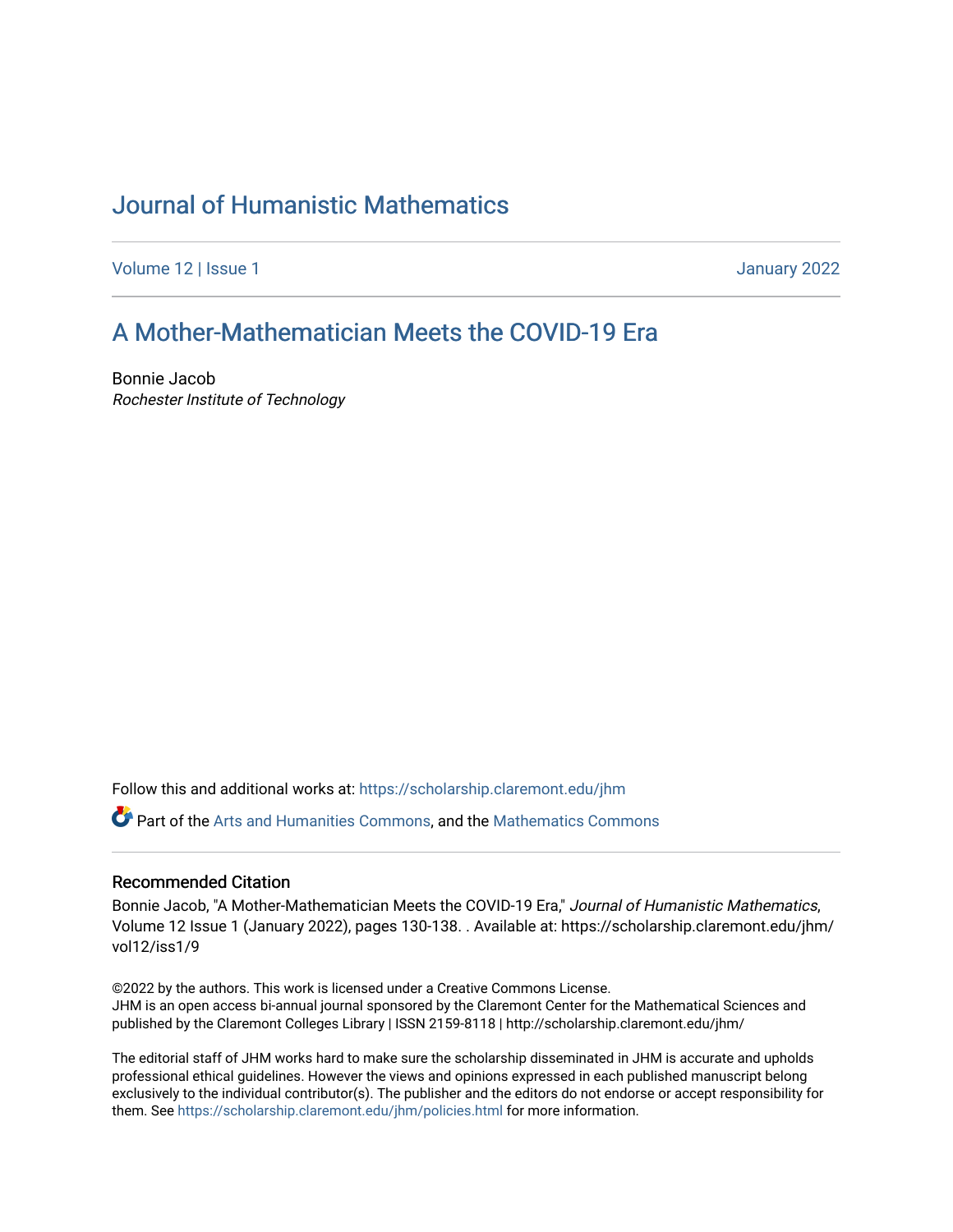### A Mother-Mathematician Meets the COVID-19 Era

Bonnie Jacob[1](#page-1-0)

Department of Science and Mathematics, National Technical Institute for the Deaf, Rochester Institute of Technology, New York, USA bcjntm@rit.edu

### Synopsis

Just ask the family cat: we are not all in this together, and never were. In this piece, I describe my journey as a mother and mathematician in the United States during the COVID-19 pandemic. Even though I am one of the lucky ones, we could do so much better.

"I'm a KNITTING NEEDLE!" shouts my now four-year-old as she zooms through the kitchen with several yards of yarn wrapped around her.

She and our six-year-old run through the house toward the stairs, close on the heels of our beloved tux cat. I grit my teeth: the internet kicks me out again just as I'm trying to send an email that seemed urgent a moment ago. "What are you doing to the cat?" I call up the stairs. My voice sounds as weak as it feels.

"We're studying his body!" shouts my six-year-old. "We want to know how it works!"

"Stop chasing him!" I counter, finding my mom voice.

"But we need more INFO-NATION!" shouts my four-year-old back.

My six-year-old leans toward the cat, who inexplicably has come to a peaceful rest on the stair landing.

"What are you doing to him?" I ask.

<span id="page-1-0"></span><sup>1</sup> Bonnie Jacob is an associate professor of mathematics at National Technical Institute for the Deaf at Rochester Institute of Technology. She enjoys graph theory, combinatorial matrix theory, and mathematics related to the health of women and children.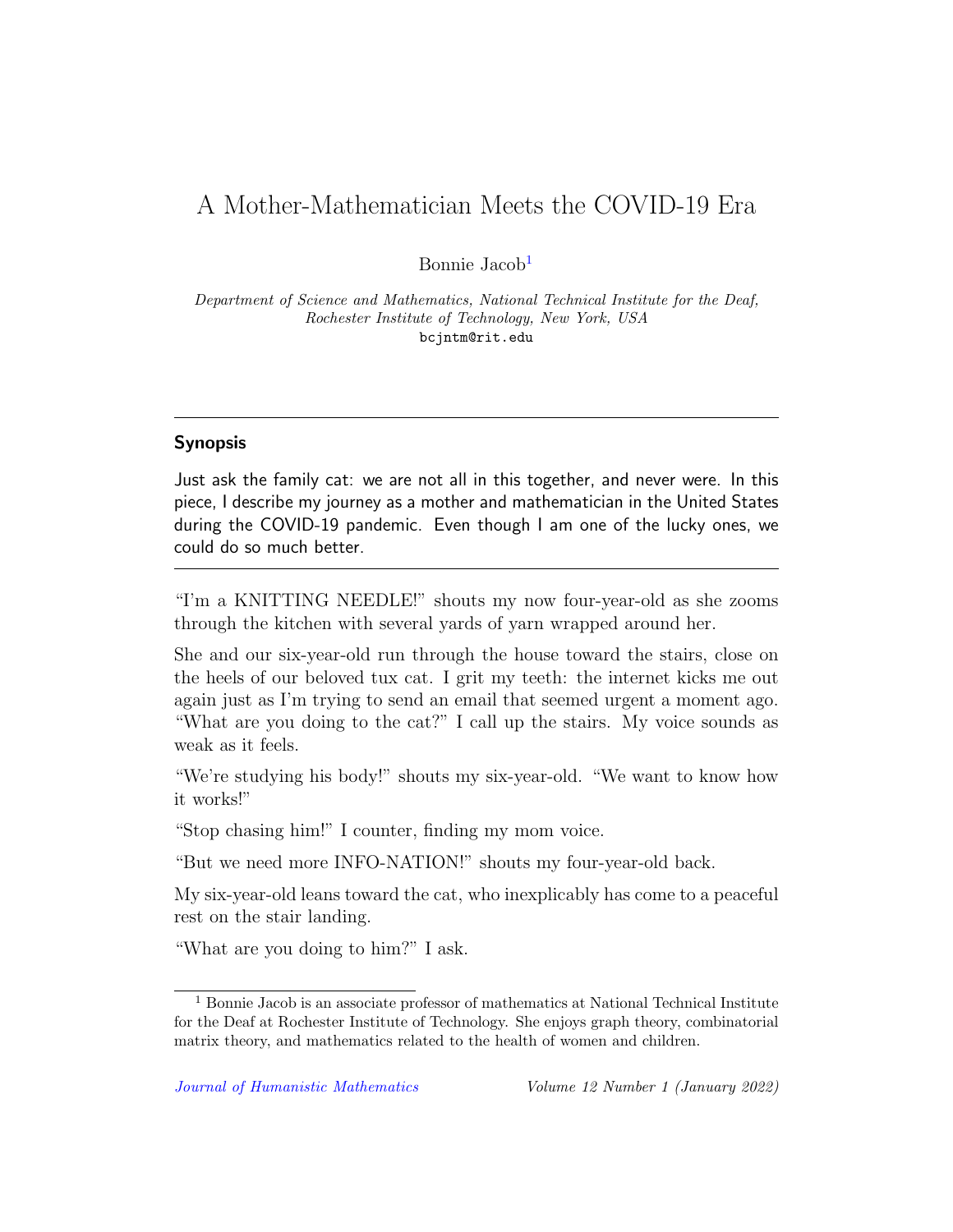My computer dings as my neglected inbox that I've been trying to whack at all day grows three emails higher. I feel nauseous as I realize I haven't prepared the talk I need to give next week, yet relieved that the internet seems to be back ... maybe?

"Oh," she explains nonchalantly, "we're going to study him by pretending to be his mama."

"Okay . . . " I respond. That doesn't sound so bad. "How are you going to do that?"

"We're going to LICK him!" my four-year-old shouts gleefully.

I then notice a trail of water on the floor. My six-old follows my gaze. "Don't worry, Mommy. It's not puke," she explains helpfully.

This is the happy chaos that we converged to after a year of COVID-19. Rewind to one year earlier, before I had forced myself to take my work email off my phone: I woke up early one morning to an email that made my stomach flutter. It was from the journal that had accepted our paper subject to minor revisions weeks before.

Dear Author, the email started, we regret to inform you that we have made the decision to reject your paper  $\dots$ 

Wait, no. What?! Confused, I read and reread the email. Surely this was some mistake. They had *accepted* our paper. I had so carefully made every revision requested, even turning one theorem into a full-out characterization.

I thought back on the last few weeks, scouring my email to see if I had somehow misunderstood the earlier acceptance. This was supposed to be a moment of triumph. The results from the paper had gone into undoubtedly the best talk I had ever given, at which I connected with nearly everyone in the audience at a venue where a group of senior mathematicians had made me feel miserable a decade before as a graduate student. When one such senior mathematician had tried to criticize one of my results this time, I cheerfully showed him where he was wrong, and had realized a little smugly that I had now published more papers than most of the folks who had criticized a ten year younger version of me. I had already daydreamed how I would share this on the Facebook Math Mamas group as a proud moment, my great talk and now my Very Important Paper in a Very Important Journal with my Very Awesome Student Coauthor. A good paper, it was not a slam-dunk, but over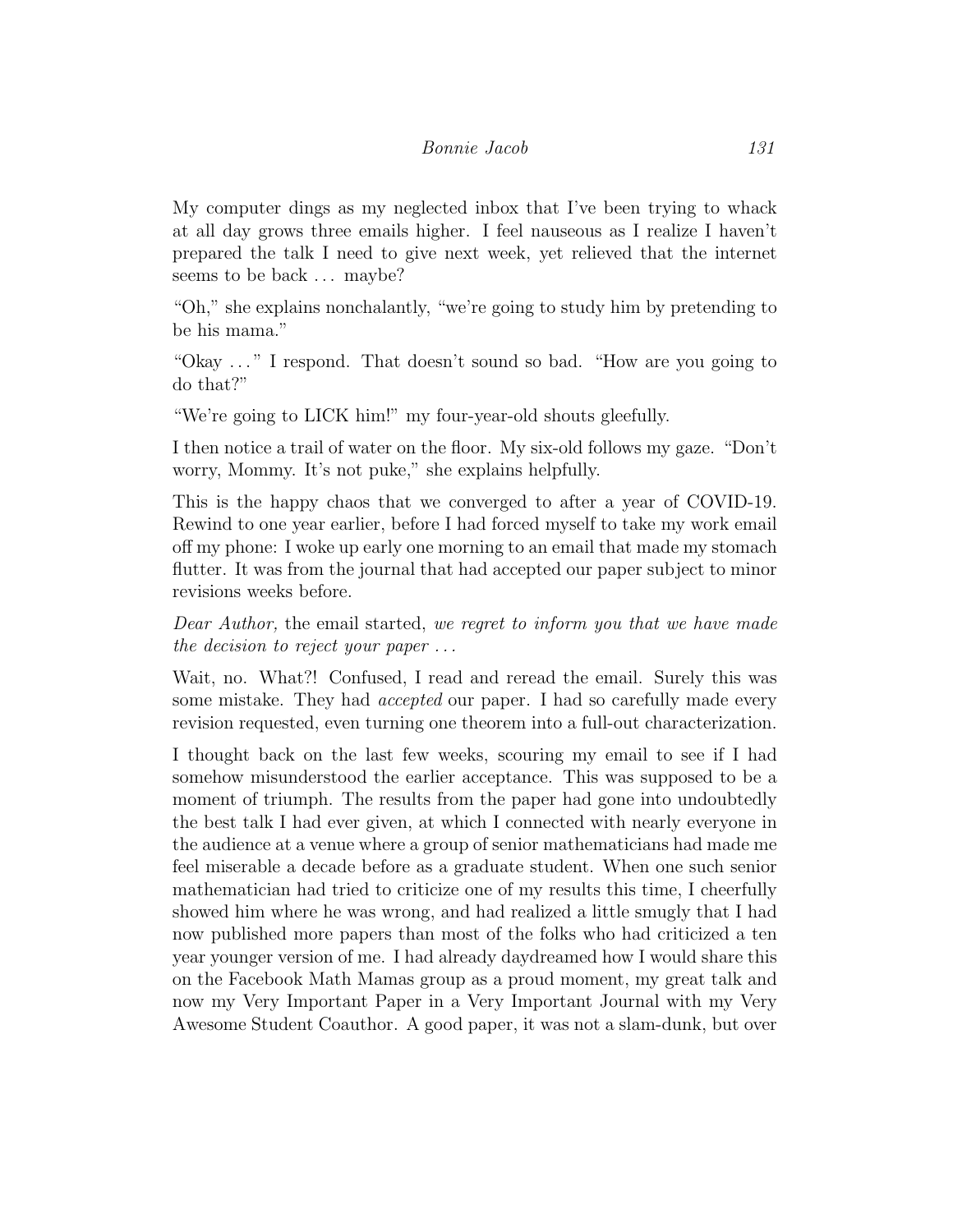eighteen months of dealing with the journal, I had earned my acceptance, which arrived as the pandemic launched our lives into confusion. As we looked after our (then) three and five-year-old at home full time, carving out just enough time to teach our classes and not get fired, my husband and I had carefully plotted how to carve out a little extra time so I could make corrections, turn them around, and see the paper published.

Now the editor had changed his mind. I sent an email of appeal, but it did not help. As murmurs of the pandemic-induced drop in submissions by women authors emerged, I found myself angry on behalf of my only coauthor, a woman, and myself.

"Do you know how much I had to turn my life upside down to finish that paper?" I wanted to shout at politely ask the editor. But of course, I didn't.

Fortunately, perhaps, there was little time to stew. We were in survival mode. Our youngest child was potty training, making for interesting Zoom meeting interruptions. I had to make decisions about our summer REU. I watched research opportunities pass by me, knowing I didn't have the time to pursue them. Because of the pandemic, babysitters were not an option. I felt nauseous more often than I didn't. The worst part was how my own parenting made me sick. We used TV as a babysitter when we both had to teach at the same time. I frantically ordered piles of educational games off of Amazon just to give my kids something to do that at least appeared vaguely healthy, while I wondered how other mothers posted questions on Facebook about the best homeschool philosophies, reports of the eight nutritious recipes they had tried that week, and pictures of their carefree weekend family outings to the woods. I found myself wondering how everyone else had the bandwidth to worry about the subtleties of education and try out new recipes while I struggled to tread water.

Things got easier mentally when I surrendered. No, I was not going to run the REU this summer. I reluctantly accepted that research was not going to happen for a while. I resubmitted our paper to another journal, and kept on moving. Meanwhile, my undergraduate coauthor decided to go into industry, instead of graduate school.

Despite her potential, I did not argue. I felt a little bit sad that I could not find it in me to try to convince her to go the graduate school route, but I just couldn't. I let myself be happy for her, that she had found a path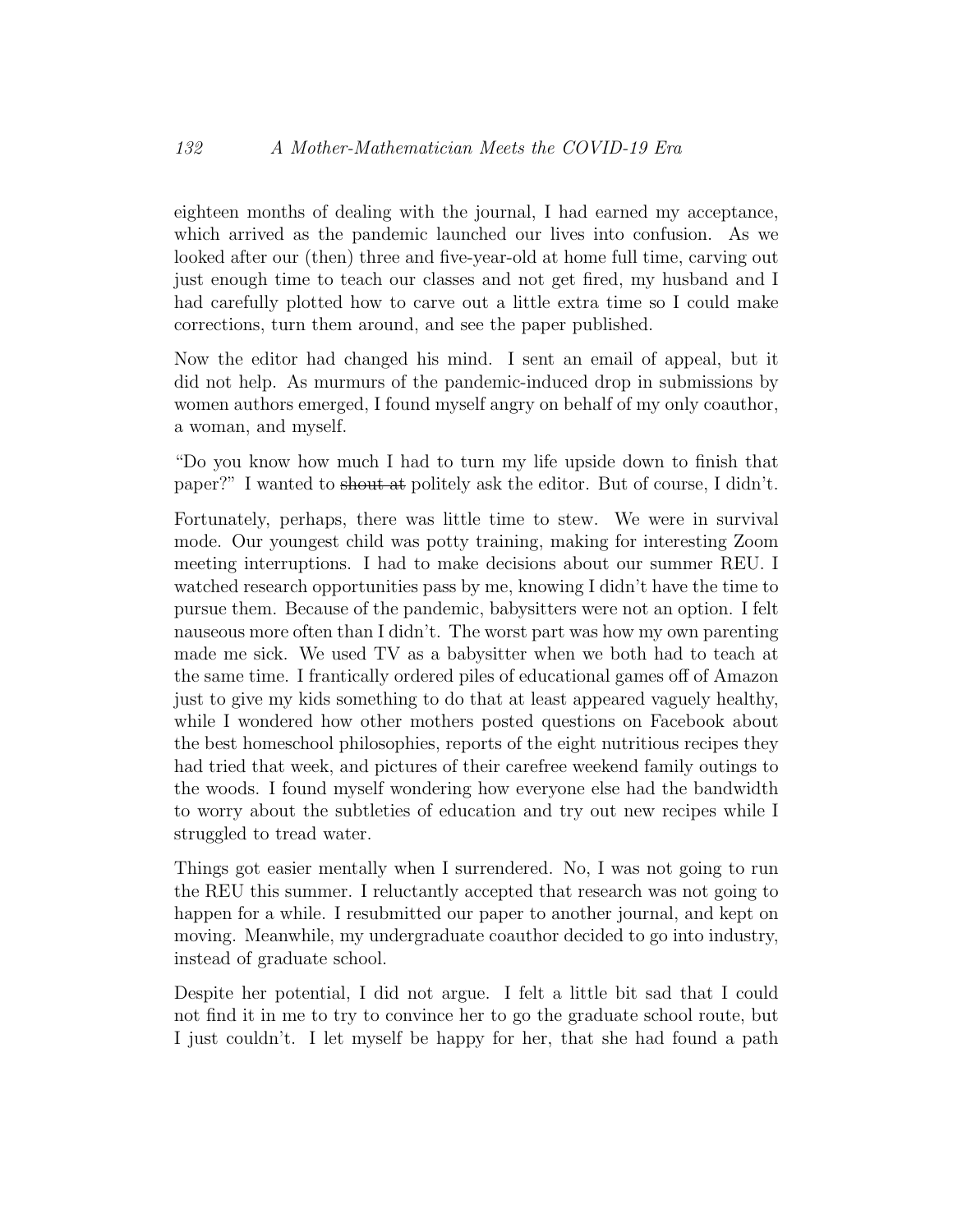she was excited about, and had a job. The K-12 "school year" (such as it was) ended. When our kindergartner's teacher gave out awards via Zoom to each child, my husband and I had to step out of the room to hide our faces from our daughter as we noticed the boys getting engineering, math, and learning awards while the girls were given awards for clothes, personality, and attitude.

The summer was the longest stretch I had off from work in years, other than maternity leaves that — while magical — had been more exhausting than work. I had a chance to enjoy my children. We bought the biggest inflatable swimming pool we could find and played in it on hot days. Our youngest potty trained and weaned. I did crossword puzzles with my husband. After several years of having at least one toddler or baby while going through pretenure life, I was getting full nights of sleep— like, eight blissful hours in a row most nights — and remembered how to relax. It was a tremendous relief after having to go through the farce of simultaneously working full time while watching two young children.

It was a short break in the middle of a long struggle, however. As we ramped up for the academic year, the difficulties returned. A well-meaning colleague gushed about the article he had published about teaching during COVID-19, and I had to force myself not to wince. After using scraps of precious time to contribute to evidence-based recommendations for the handling of tenure and promotion candidates during the pandemic, I was dismissed by a colleague without any caregiving responsibilities because tenure candidates with concerns can "just extend for a year, so it's fine."

As vaccines became available and COVID-19 case numbers declined in many areas, it seemed that life was returning to normal for some people, but not for others. Adults stopped wearing masks at the grocery store. Meanwhile, toddlers at the daycare were suddenly mandated to wear masks. Restaurants were open at full capacity, but childcare hours were still limited. Though people around me were celebrating relative normalcy, our family members in India were seeing the Delta variant spread like wildfire around them. As I donned my mask in solidarity with my children, who were too young for vaccines and still had to wear masks in any public place, I had the uneasy feeling that part of the world was moving on, and leaving the other part behind, especially children and their caregivers.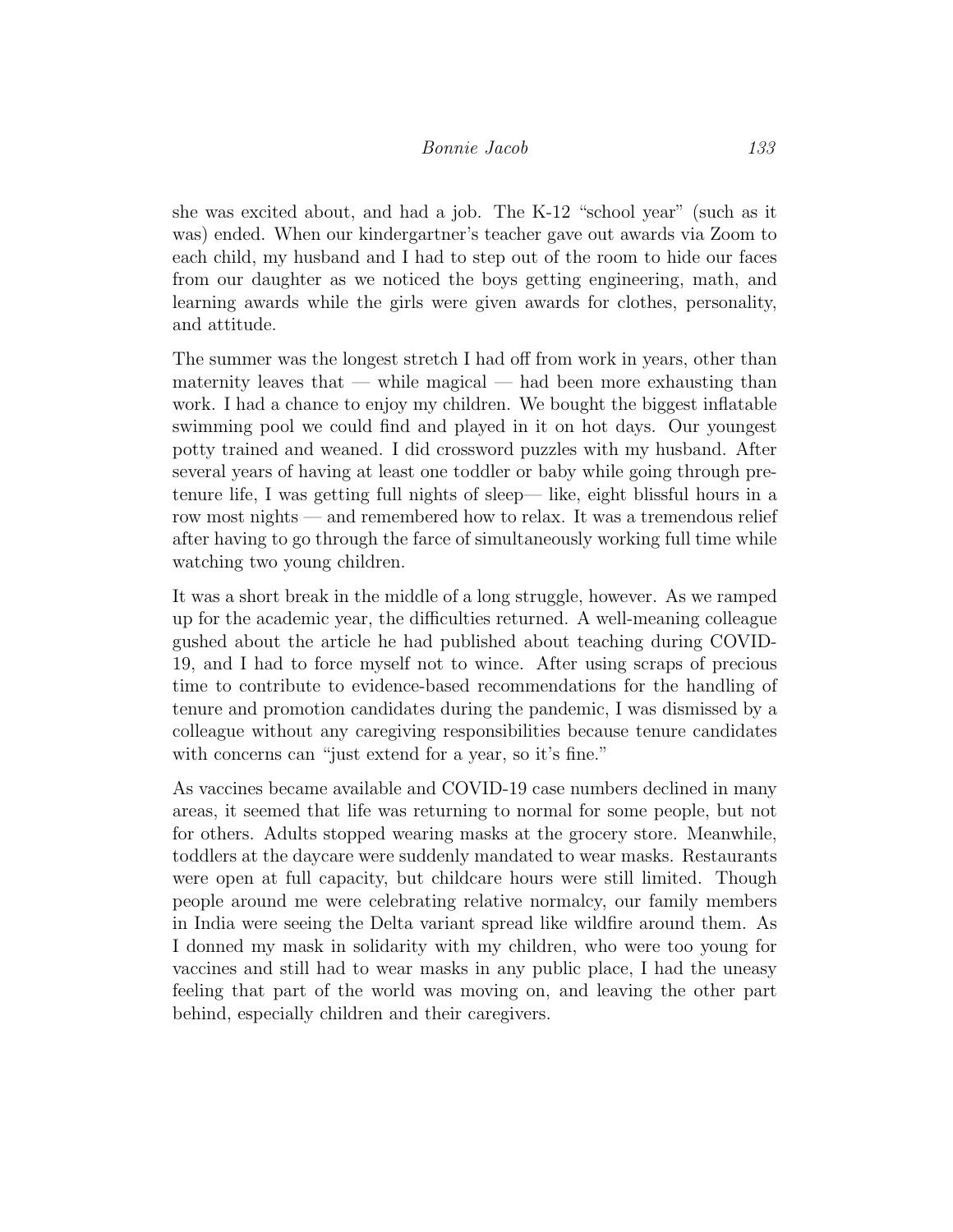In an interview, Mary Ellen Rudin mentioned that she liked to do mathematics in the middle of things, often on a couch in the middle of her house with her children climbing around her, while her husband preferred to retreat to his study [\[1\]](#page-8-0). While I'm no Mary Ellen Rudin, as I adapted to motherhood, I found myself learning to do mathematics surrounded by children and activity, when I used to need a quiet room. However, it's out of a need to adapt — for an important reason, one that I would never give up — that I now do math this way. Humans grow into the constraints around them.

 $\overline{0}$   $\overline{0}$   $\overline{0}$   $\overline{0}$ 

The pandemic has been a strain on my family and myself, but we're lucky. Had I been going through the job market as COVID-19 hit, especially if I had children while trying to job hunt, I doubt I would have made it. I see others around me — single mothers, women of color, mothers of children who have severe disabilities — and although I really don't understand what they're going through in their own lives, I know that they have it way harder.

It's for precisely this reason that elitism in mathematics — rating mathematicians as first, second, or third most "brilliant," whatever that means, is a practice that's useless at best, and often harmful. We need to make room for all kinds of mathematicians. Most constraints around us — systemic racism, lack of adequate childcare, lack of access for people with disabilities — infiltrate every part of life in our society, far beyond the bounds of mathematics. But the weight of these problems is precisely why we need to be aware of them in every part of our lives, including when we do mathematics and interact as a mathematical community.

 $-0$ ——o—

A year and a half later, things are better for my family, though we do need to keep an eye on how the children treat the cat. Both kids have some (limited but cherished) in-person school or daycare. Balancing work and family life still seems impossible at times: the logistical nightmare of figuring out who picks up who when and what we do when a child gets a sniffle sometimes seems like a whole day's work in itself. For a while, my "research backburner" dropped so far back that I didn't remember what was there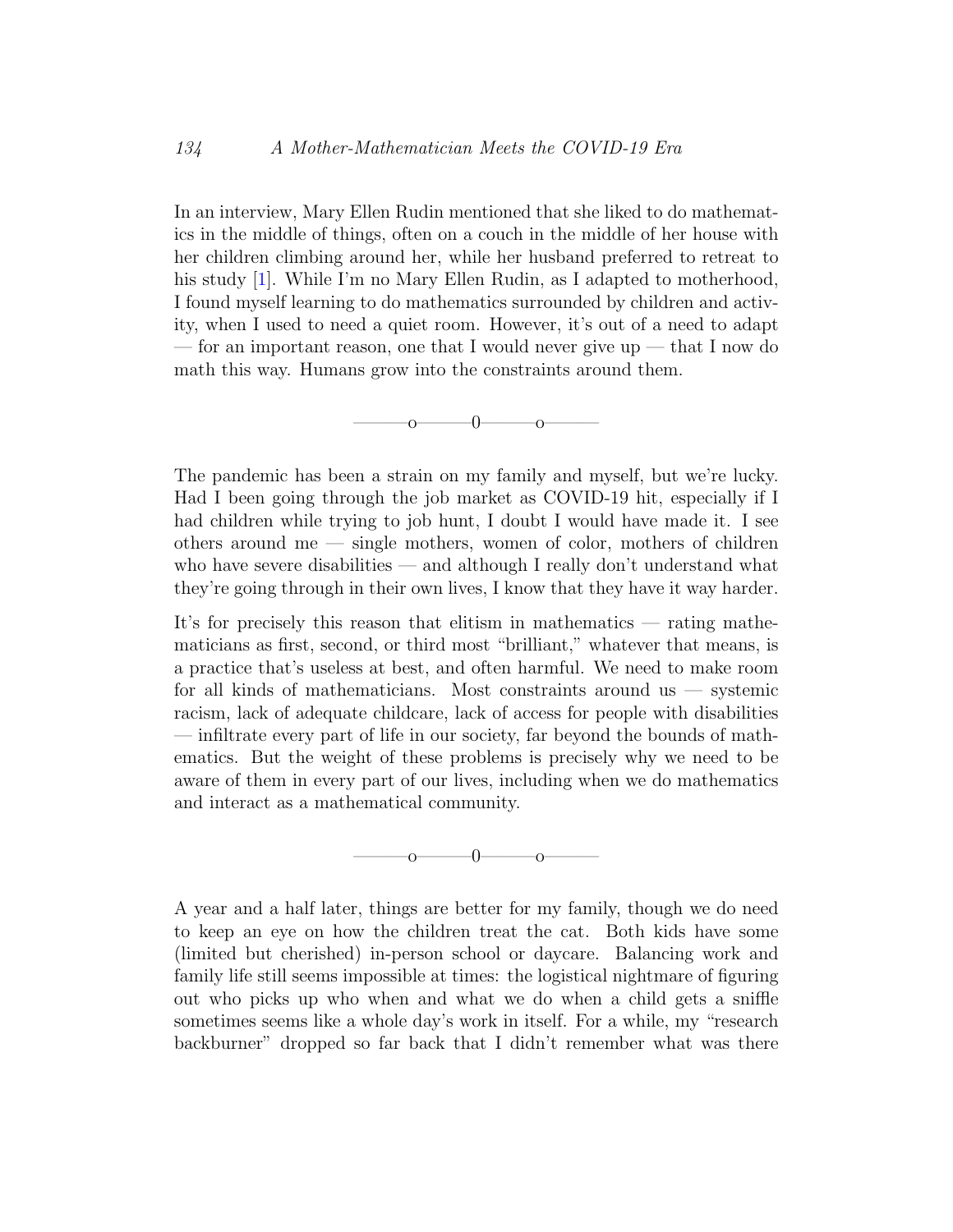anymore, but over the past six months or so, suddenly I've found myself seriously overcommitted. It's been truly joyful to collaborate on mathematics I forgot I enjoyed so much with many great mathematicians who are even better humans, and it's also allowed me to start stripping away the projects that aren't what I've realized I like to do. The negative side, however, is that I'm not the zealous collaborator I once was, spending hours upon hours working on a result and checking. I don't always make progress. I make more mistakes than I care to admit. I contribute what I can, and also count on the empathy, kindness, and team spirit of the people around me.

The short version of the story about our paper with the surprise rejection is a happy one: it was finally accepted at a different journal, with some of the kindest comments from a reviewer I've ever been lucky enough to encounter. The long story is that the path was bumpier: the first journal we submitted to wasn't really a fit — though it wasn't until the editor politely informed of this that I could see it myself — then garnered such a bizarre review at another journal that I could only shake my head and withdraw the paper, something I had never done before. The silver lining is that I've learned to appreciate reviewers who carefully read, and have genuine affection for those who go above and beyond by providing thoughtful feedback, whatever their decision may be. Kind, constructive reviewers: you do make a difference. Thank you.

My student coauthor who has so much potential has settled into industry. Perhaps she would have chosen industry even if the pandemic hadn't happened, even if we hadn't had such a hard time with our paper. Perhaps she'll be happy there, and that's fantastic. But there are many other potential mathematicians whose lives have been altered by the pandemic: some in horrible and dramatic ways such as catastrophic loss of life, others in smaller but still difficult ways, such as the loss of a family business, or loss of childcare for too long during a critical period.



This is where I originally ended my essay, but it never seemed right. When I came back and read what I had written a few weeks later, I realized that I had carefully carved out the pieces of my life that surround me without mentioning my own current state. So, at the risk of revealing my self-involved side, here goes.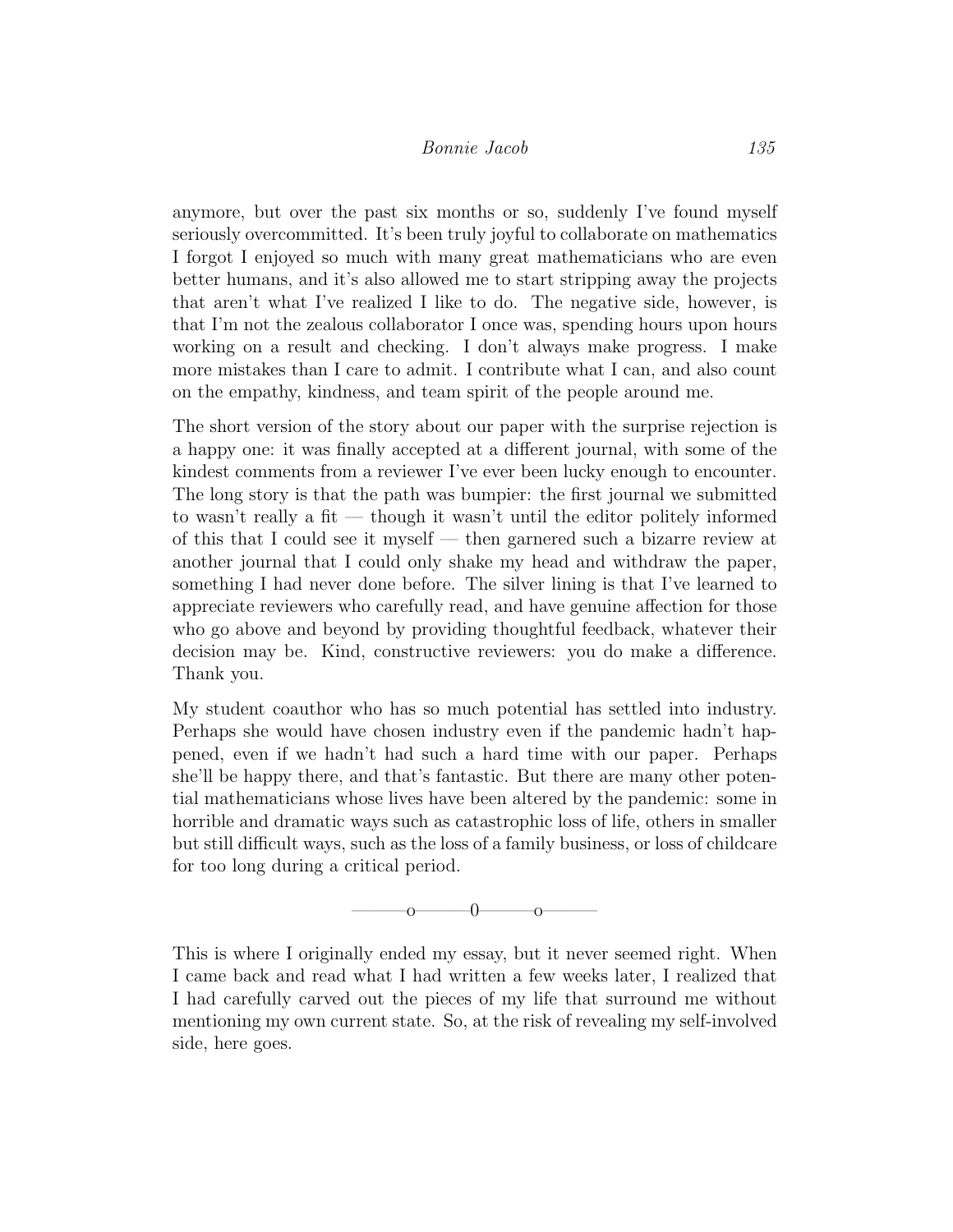As life normalizes slightly for my family, my life gets easier. But — as I think many of us sensed, even if we're lucky to be alive, healthy, and employed months of attempting to work full time and simultaneously care for a family without needed support eventually takes its toll.

A few months ago, I was sure I was having a heart attack. I woke in the middle of the night to a whole list of classic symptoms, straight out of an online blog that starts something like, "I was a healthy woman in my early 40s, and then suddenly I was having a heart attack." Despite being on the verge of losing consciousness, I remember thinking, holy crap, I'm going to die. What the heck will my husband and kids do? My husband called 911. I felt both ridiculous but terrified.

By the time the paramedics came, I felt way better (even if still ridiculous and now shivering) though weird little feelings persisted for weeks. The EKG showed nothing. When I finally saw my doctor a couple of weeks later they were booked solid, and tough to even get on the phone after 15 minutes on hold — it took her about 30 seconds before she went straight to mental health questions. What made me happy? Did I find joy? Was anything bothering me in my life? (Other than, you know, managing a 55-hour-perweek job in 20 hours per week? Hmm, nothing at all, thanks). Before I knew it, she was rattling off the different medications that can help with anxiety.

I was offended, frustrated, and irritated. Why go straight to mental health when we weren't sure this wasn't physical? And I'm still annoyed. This kind of thing happens to women too often: the assumption that our problems are in our heads.

But part of me realized that she wasn't totally unjustified, even if she was too hasty and probably skipped a few important steps. "Even if it IS anxiety, and I'm not saying it is," went my internal monologue, while knowing it sounded defensive, "then the problem still isn't in my head, it's the fact that I have too much to do and too little time. Now how about lending me a hand a few afternoons a week, thank you very much!"

This has been the problem. I'm very lucky and I know it. But for many people out there — particularly many mothers — the COVID-19 era has stretched us thinner than we thought we could stretch, and we won't all just simply bounce back, if and when things totally normalize. It has dawned on me that our society was built on the backs of some more than others.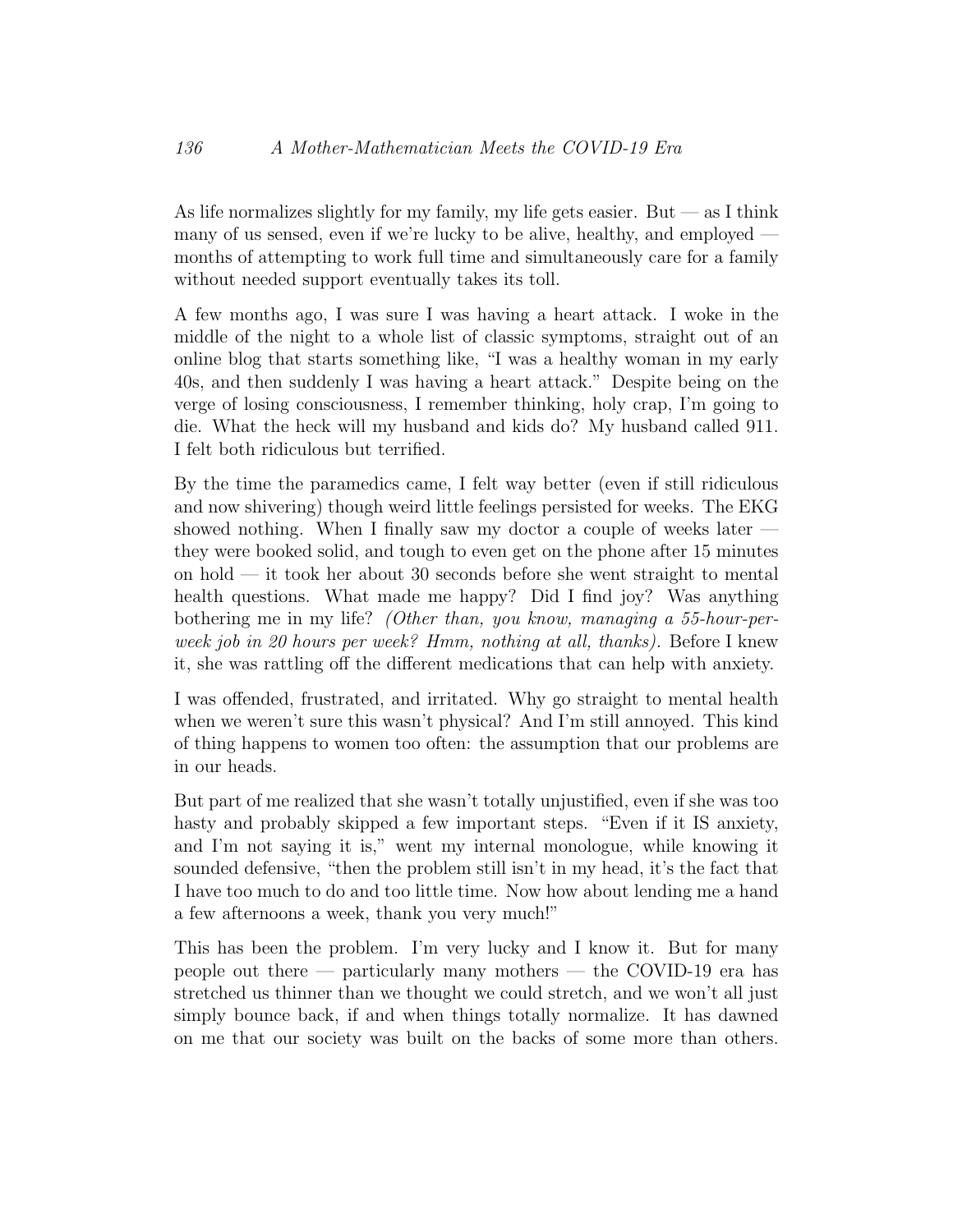When the going got tough, there were few solutions, and little help. Just shrugs. All we could do is tough it out, struggle with the impossible, and hope things would get better. While it sounded nice, the slogan "we're all in this together" never really rang true for many. Out of the 41 countries listed in UNICEF's Family Friendly Policy Report that was gathered from 41 high- and middle-income countries, the United States was the only one that had 0 weeks of paid leave for new mothers [\[2\]](#page-9-0). As many of us sensed from the beginning, we didn't even start off the COVID-19 journey "in this together."

Our society was designed under assumptions as eyebrow-raising as "assume a cow is a sphere," including the assumption that people who work either do not have children, or have childcare readily available. As we walk across the metaphoric bridge that we designed under our unrealistic assumptions, crises like a global pandemic that perhaps we could not have predicted pile on top of our naive planning to start a series of frightening oscillations. We don't notice when one person is thrown off the bridge, but we do notice as resonance makes the whole structure collapse.



I wanted to end on a happy note. Here is the best I can do. The cat is still doing fine, despite his family's sudden inexplicable bout of terrible judgement (his opinion): yes, we adopted a dog. Though it's through clenched teeth at times, I can honestly say "I'm one of the lucky ones" each day. My wonderful little family is still alive and healthy, and we still have income. I still get to do math, and I get to work with awesome collaborators, who are cheerful and supportive of fellow mathematicians with caregiving responsibilities, whether or not they are currently caregivers themselves. But we have to find better ways to support each other in general, because, to quote from Anna Helen Petersen's interview of Jessica Calarco [\[3\]](#page-9-1), it is not okay that "other countries have social safety nets. The U.S. has women."

#### References

<span id="page-8-0"></span>[1] Donald J. Albers and Constance Reid, "An interview with Mary Ellen Rudin," The College Mathematics Journal, Volume 19 Issue 2 (1988), pages 114–137. doi[:10.1080/07468342.1988.11973101](http://dx.doi.org/10.1080/07468342.1988.11973101)